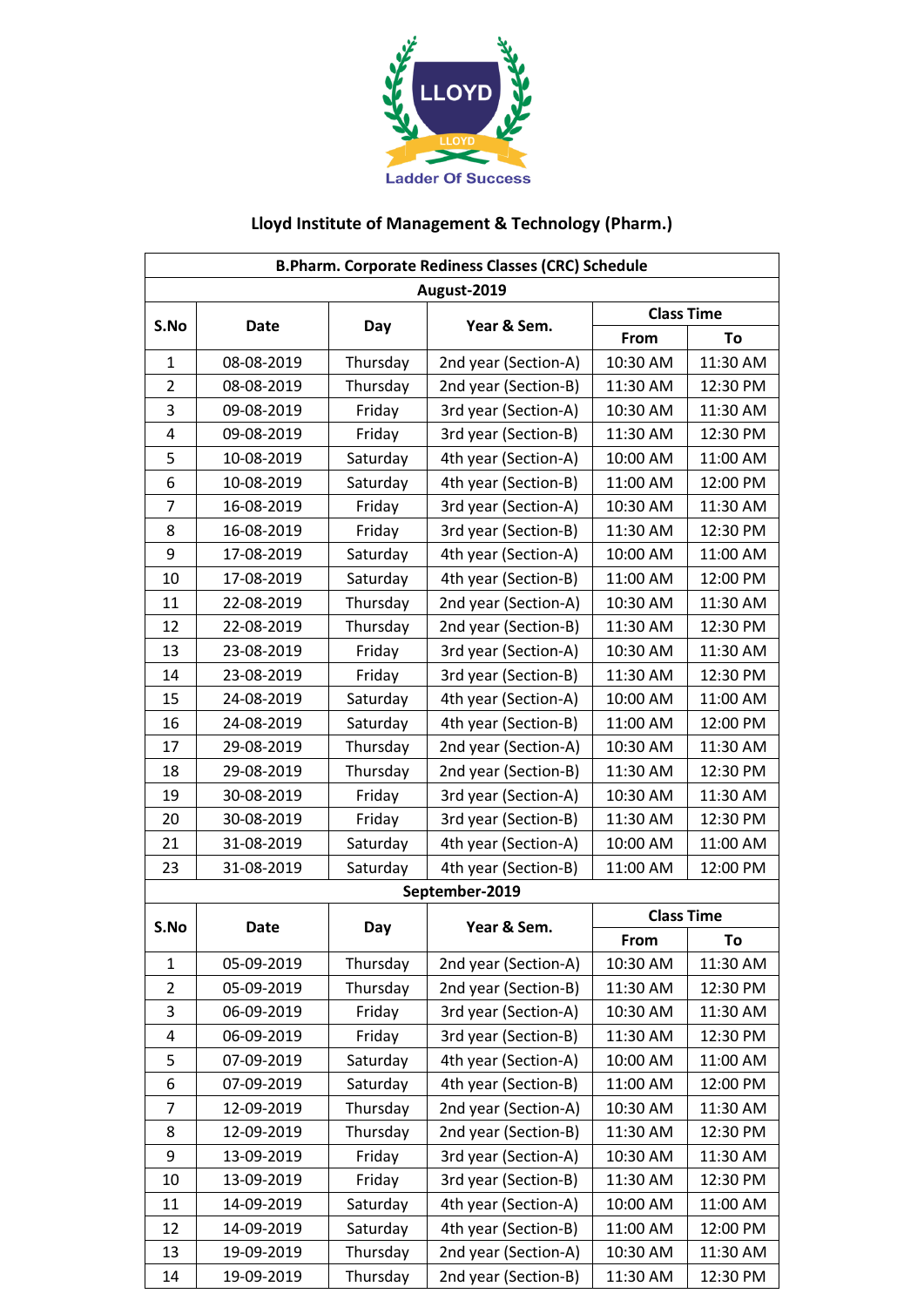| 15 | 20-09-2019 | Friday   | 3rd year (Section-A) | 10:30 AM | 11:30 AM |
|----|------------|----------|----------------------|----------|----------|
| 16 | 20-09-2019 | Friday   | 3rd year (Section-B) | 11:30 AM | 12:30 PM |
| 17 | 21-09-2019 | Saturday | 4th year (Section-A) | 10:00 AM | 11:00 AM |
| 18 | 21-09-2019 | Saturday | 4th year (Section-B) | 11:00 AM | 12:00 PM |
| 19 | 26-09-2019 | Thursday | 2nd year (Section-A) | 10:30 AM | 11:30 AM |
| 20 | 26-09-2019 | Thursday | 2nd year (Section-B) | 11:30 AM | 12:30 PM |
| 21 | 27-09-2019 | Friday   | 3rd year (Section-A) | 10:30 AM | 11:30 AM |
| 23 | 27-09-2019 | Friday   | 3rd year (Section-B) | 11:30 AM | 12:30 PM |
| 24 | 28-09-2019 | Saturday | 4th year (Section-A) | 10:00 AM | 11:00 AM |
| 25 | 28-09-2019 | Saturday | 4th year (Section-B) | 11:00 AM | 12:00 PM |

| <b>B.Pharm. Corporate Rediness Classes (CRC) Schedule</b> |             |          |                      |                   |          |  |  |
|-----------------------------------------------------------|-------------|----------|----------------------|-------------------|----------|--|--|
|                                                           |             |          | October-2019         |                   |          |  |  |
| S.No                                                      | <b>Date</b> | Day      | Year & Sem.          | <b>Class Time</b> |          |  |  |
|                                                           |             |          |                      | From              | To       |  |  |
| $\mathbf{1}$                                              | 03-10-2019  | Thursday | 2nd year (Section-A) | 10:30 AM          | 11:30 AM |  |  |
| $\overline{2}$                                            | 03-10-2019  | Thursday | 2nd year (Section-B) | 11:30 AM          | 12:30 PM |  |  |
| 3                                                         | 04-10-2019  | Friday   | 3rd year (Section-A) | 10:30 AM          | 11:30 AM |  |  |
| 4                                                         | 04-10-2019  | Friday   | 3rd year (Section-B) | 11:30 AM          | 12:30 PM |  |  |
| 5                                                         | 05-10-2019  | Saturday | 4th year (Section-A) | 10:00 AM          | 11:00 AM |  |  |
| 6                                                         | 05-10-2019  | Saturday | 4th year (Section-B) | 11:00 AM          | 12:00 PM |  |  |
| 7                                                         | 10-10-2019  | Thursday | 2nd year (Section-A) | 10:30 AM          | 11:30 AM |  |  |
| 8                                                         | 10-10-2019  | Thursday | 2nd year (Section-B) | 11:30 AM          | 12:30 PM |  |  |
| 9                                                         | 11-10-2019  | Friday   | 3rd year (Section-A) | 10:30 AM          | 11:30 AM |  |  |
| 10                                                        | 11-10-2019  | Friday   | 3rd year (Section-B) | 11:30 AM          | 12:30 PM |  |  |
| 11                                                        | 12-10-2019  | Saturday | 4th year (Section-A) | 10:00 AM          | 11:00 AM |  |  |
| 12                                                        | 12-10-2019  | Saturday | 4th year (Section-B) | 11:00 AM          | 12:00 PM |  |  |
| 13                                                        | 17-10-2019  | Thursday | 2nd year (Section-A) | 10:30 AM          | 11:30 AM |  |  |
| 14                                                        | 17-10-2019  | Thursday | 2nd year (Section-B) | 11:30 AM          | 12:30 PM |  |  |
| 15                                                        | 18-10-2019  | Friday   | 3rd year (Section-A) | 10:30 AM          | 11:30 AM |  |  |
| 16                                                        | 18-10-2019  | Friday   | 3rd year (Section-B) | 11:30 AM          | 12:30 PM |  |  |
| 17                                                        | 19-10-2019  | Saturday | 4th year (Section-A) | 10:00 AM          | 11:00 AM |  |  |
| 18                                                        | 19-10-2019  | Saturday | 4th year (Section-B) | 11:00 AM          | 12:00 PM |  |  |
| 19                                                        | 24-10-2019  | Thursday | 2nd year (Section-A) | 10:30 AM          | 11:30 AM |  |  |
| 20                                                        | 24-10-2019  | Thursday | 2nd year (Section-B) | 11:30 AM          | 12:30 PM |  |  |
| 21                                                        | 25-10-2019  | Friday   | 3rd year (Section-A) | 10:30 AM          | 11:30 AM |  |  |
| 23                                                        | 25-10-2019  | Friday   | 3rd year (Section-B) | 11:30 AM          | 12:30 PM |  |  |
| 24                                                        | 26-10-2019  | Saturday | 4th year (Section-A) | 10:00 AM          | 11:00 AM |  |  |
| 25                                                        | 26-10-2019  | Saturday | 4th year (Section-B) | 11:00 AM          | 12:00 PM |  |  |
|                                                           |             |          | November-2019        |                   |          |  |  |
| S.No                                                      | <b>Date</b> | Day      | Year & Sem.          | <b>Class Time</b> |          |  |  |
|                                                           |             |          |                      | From              | To       |  |  |
| 1                                                         | 01-11-2019  | Friday   | 3rd year (Section-A) | 10:30 AM          | 11:30 AM |  |  |
| 2                                                         | 01-11-2019  | Friday   | 3rd year (Section-B) | 11:30 AM          | 12:30 PM |  |  |
| 3                                                         | 02-11-2019  | Saturday | 4th year (Section-A) | 10:00 AM          | 11:00 AM |  |  |
| 4                                                         | 02-11-2019  | Saturday | 4th year (Section-B) | 11:00 AM          | 12:00 PM |  |  |
| 5                                                         | 07-11-2019  | Thursday | 2nd year (Section-A) | 10:30 AM          | 11:30 AM |  |  |
| 6                                                         | 07-11-2019  | Thursday | 2nd year (Section-B) | 11:30 AM          | 12:30 PM |  |  |
| 7                                                         | 08-11-2019  | Friday   | 3rd year (Section-A) | 10:30 AM          | 11:30 AM |  |  |
| 8                                                         | 08-11-2019  | Friday   | 3rd year (Section-B) | 11:30 AM          | 12:30 PM |  |  |